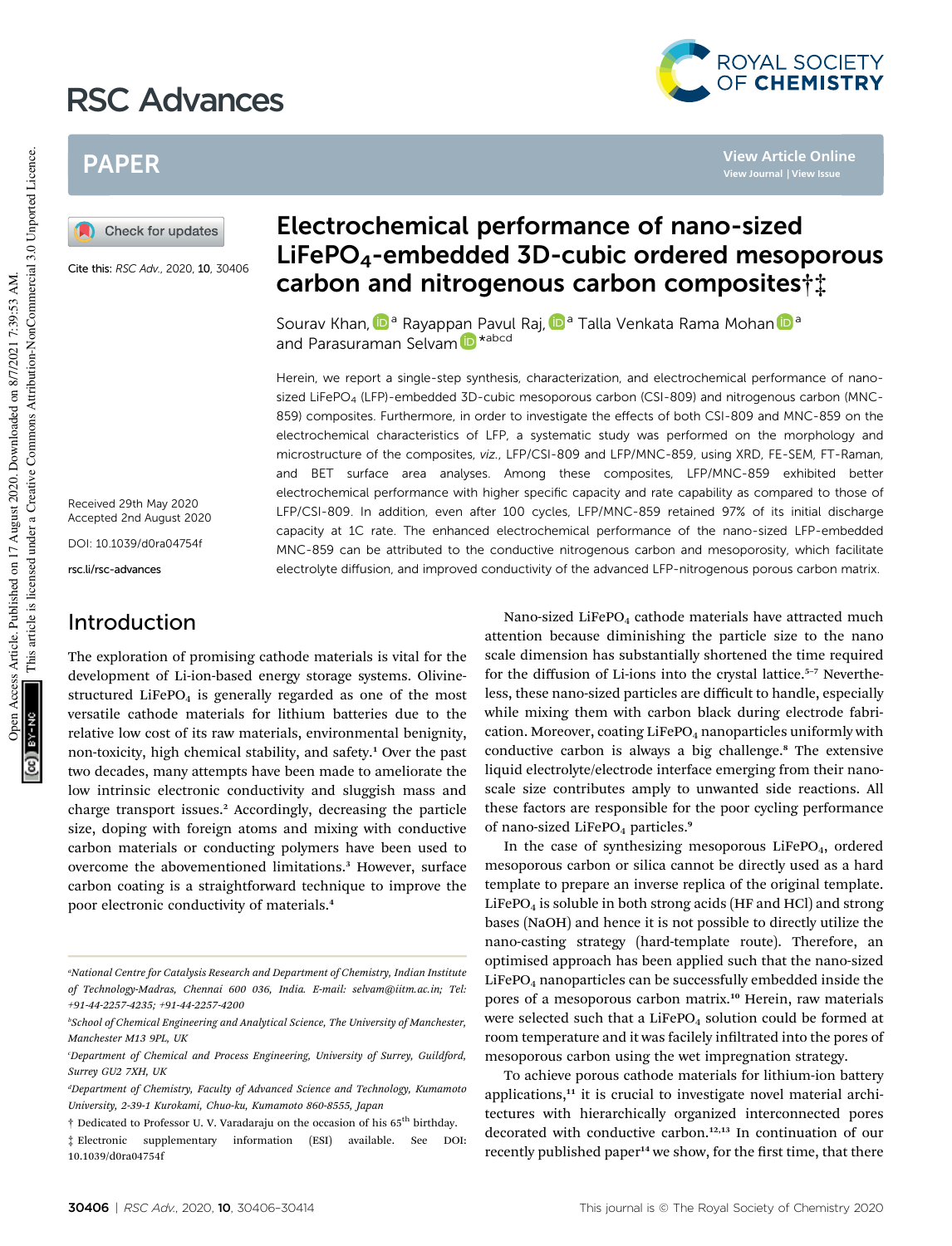

Scheme 1 Synthesis strategy of ordered mesoporous carbon/nitrogenous carbon-coated LFP composites.

exists a dependency regarding the effect of pore dimensionality of mesoporous carbon coating on the electrochemical performance of LFP/carbon composite. In this study, we have made an attempt to simultaneously consider two things, *viz.*, the nanosize of LiFePO<sub>4</sub> and a 3D-coating with conductive mesoporous nitrogenous carbon, during the synthesis (Scheme 1) of robust cathode materials for Li-ion batteries. Finally, the development of mesoporous nitrogenous carbon-coated  $LiFePO<sub>4</sub>$  has been discussed, highlighting key points on how the presence of nitrogen can signicantly improve the electronic conductivity as well as excellent lithium storage properties of the prepared cathode material.15,16 Furthermore, we indicated that 3D cubic ordered mesoporous carbon is a competent carbon matrix for the fabrication of mesostructured  $LifePO<sub>4</sub>$ -based cathode materials for the first time.

## Experimental

#### Starting materials

All the chemicals employed in this study were analytical-grade reagents and used without any further purification. An ordered mesoporous silica (OMS) hard template, *viz.*, KIT-6, was hydrothermally synthesized as per the literature procedure.<sup>17,18</sup> Then, the resulting sample was used as a starting material for the preparation of ordered mesoporous carbon (denoted by the code CSI) and ordered mesoporous nitrogenous carbon (denoted by the code MNC).

#### Synthesis of CSI-809

3D cubic-ordered mesoporous carbon, designated as CSI-809, was prepared by a previously reported nano-casting method<sup>17</sup> using sucrose as a carbon precursor. Typically, 1.0 g of KIT-6 was impregnated with an acidified sucrose solution; the mixture was dried at 100 °C for 6 h followed by heating at 160 °C for 6 h in a hot-air oven. Furthermore, the impregnation step

was performed twice for complete infiltration, and subsequently polymerized in the mesopores. The resulting black silica-polymer composite was carbonized at 900 °C under an argon atmosphere for 6 h. The required carbon sample was recovered after dissolving the silica framework in 15 wt% hydrofluoric acid followed by filtration, washing the material multiple times with deionized water, and drying at 100 $\degree$ C in air. The obtained template-free ordered mesostructured carbon material synthesized from the SBA-15 template was labeled as CSI-809.

#### Synthesis of MNC-859

3D cubic-ordered mesoporous nitrogenous carbon, designated as MNC-809, was prepared by a similar procedure as used for CSI-809. In a typical synthesis, 1.0 g of KIT-6 was added to a solution of 5 g of polyvinylpyrrolidone (PVP) in 20 mL of dichloromethane followed by stirring for 6 h at room temperature. The mixture was placed in a drying oven at 70  $\degree$ C for 6 h. Carbonization was completed by pyrolysis at 900  $\degree$ C for 6 h at a heating rate of 5  $^{\circ}$ C min<sup>-1</sup> under inert argon gas flow. The resulting carbon/silica composite was dissolved in 15 wt% HF at room temperature to remove the silica template. The templatefree carbon product thus obtained was washed with ethanol, dried at 100 $^{\circ}$ C in air, and denoted as MNC-859.

#### Preparation of LFP/CSI-809

A facile synthesis of LFP/CSI-809 was carried out using ordered mesoporous carbon (CSI-809) as a hard template agent. For the synthesis of the mesoporous nanocomposite, the CSI-809 template powder  $(0.250 \text{ g})$  was dispersed in 5.0 M HNO<sub>3</sub> followed by stirring for 0.5 h at 60 $\degree$ C to induce hydrophilicity for facile wet impregnation. The template was filtered, washed with water, and dried at 90 °C. In the second step,  $Fe(NO<sub>3</sub>)<sub>3</sub>·9H<sub>2</sub>O$  in a stoichiometric amount was dissolved in 10 mL deionized water, and then, ascorbic acid,  $CH<sub>3</sub>COOLi$  (5 mmol), and phosphoric acid in requisite quantities were added followed by stirring for 2 h to ensure homogeneity. Subsequently, functionalized CSI-809 (0.25 g) was added to the abovementioned solution followed by stirring overnight. The mixture was dried and ground. The powder was finally sintered at 650  $^{\circ}$ C for 6 h under a 5%  $H_2/Ar$  atmosphere. The material prepared was designated as LFP/CSI-809.

#### Preparation of LFP/MNC-859

For the facile synthesis of the nitrogen-containing ordered mesoporous composite, 5 mmol of  $Fe(NO<sub>3</sub>)<sub>3</sub>·9H<sub>2</sub>0$  and ascorbic acid in requisite amount were dissolved in a water–ethanol  $(50\% \text{ v/v})$  mixture. CH<sub>3</sub>COOLi (5 mmol) and phosphoric acid  $(H_3PO_4)$  in stoichiometric amounts were added followed by stirring to ensure homogeneity. Then, MNC-859 (0.250 g) was added to the resulting solution followed by stirring overnight. The mixture was dried at 90 $\degree$ C and ground. The powder was calcined at 650 °C for 6 h under a 5%  $H_2/Ar$  atmosphere. The material prepared was designated as LFP/MNC-859.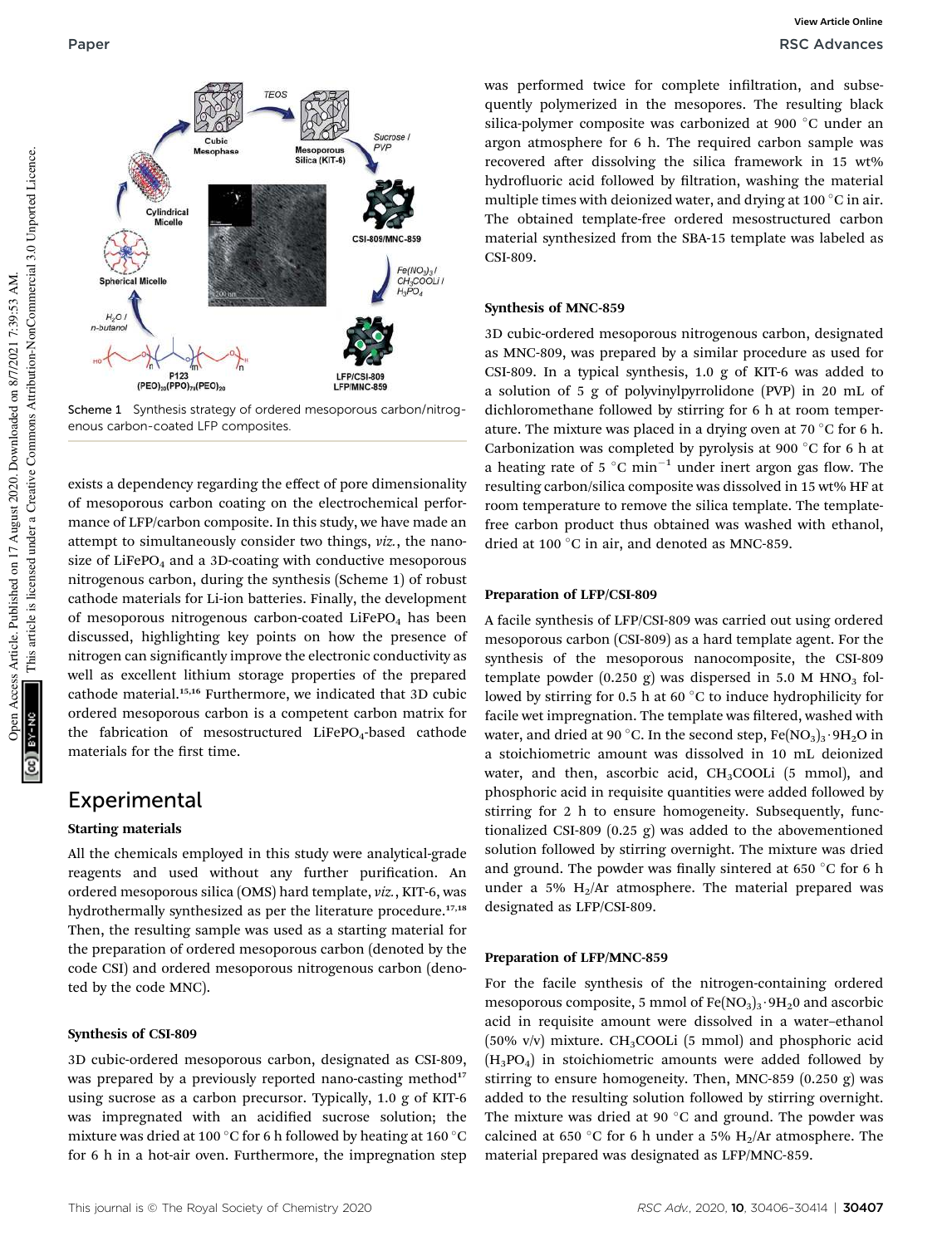

 $(A)$ 

 $\frac{23}{630}$ 

70

 $(B)$ 

 $\overline{10}$ 223 630

70

 $(C)$ 

**701**<br>223<br>630

70

80

80

80

Fig. 1 Wide-angle XRD patterns of (A) LFP/CSI-809, (B) LFP/MNC-859, and (C) LFP.

## Characterization

The samples LFP/CSI-809 and LFP/MNC-859 including CSI-809 and MNC-859, respectively, were systematically characterized by various analytical, spectroscopic, and imaging techniques. Xray diffraction (XRD) patterns were recorded using a Bruker D8 Focus Diffractometer. It is furnished with a detector (Lynx Eye) and a Ni-filtered Cu K $\alpha$  radiation source ( $\lambda = 1.5406$  Å)

operating at 40 kV and 40 mA in the  $2\theta$  range from 1.0 to 8.0° with a  $2\theta$  step size of 0.01°. Rietveld refinement of the XRD data was carried out using a general structure analysis system (GSAS) to determine structural parameters in a precise manner.

Nitrogen adsorption measurements were conducted using a Micrometrics ASAP 2020 instrument. Before analysis, the samples were degassed at 200  $^{\circ}$ C for 10 h, and the sorption measurements were carried out at  $-196$  °C. Specific surface areas were calculated using the Brunauer–Emmett–Teller (BET) equation. The total pore volume was calculated from the total nitrogen uptake under a relative pressure of  $P/P_0 = 0.99$ . The pore size distribution was computed using the BJH method. In addition, elemental analysis was performed using a Perkin Elmer 2400 Series II CHNS/O elemental analyser to examine the carbon and nitrogen contents in the calcined samples.

SEM images were acquired using a FEI Quanta FEG 200 scanning electron microscope (HR-SEM). Transition electron microscopy (TEM) images were obtained using a JEOL JEM 2010 microscope, operated at 200 keV. The samples were ultrasonicated in ethanol, and then, a few drops of the dispersed materials were placed on a copper grid (carbon-coated). The grid was then dried before analysis. Raman measurements were performed using a Bruker FT-MultiRAM Raman spectrometer equipped with a 1064 nm laser excitation source and a LnGe detector in the spectral range from 3600  $\text{cm}^{-1}$  to 50  $\text{cm}^{-1}$ . The measurements were carried out using a laser power of 20 mW, resolution of 4  $cm^{-1}$ , aperture of 5 nm, and 1024 scans.

#### Electrode fabrication

The fabrication of two-electrode Swagelok-type cells for electrochemical measurements was performed in an argon filled glove box (MBraun). The concentrations of  $H_2O$  and  $O_2$  were maintained below 0.1 and 0.6 ppm, respectively. For cathode fabrication, the active material (LFP/carbon), Super P carbon black, and polyvinylidene difluoride (PVDF) were taken in a weight ratio 80 : 10 : 10, respectively. The slurry was prepared by homogeneously grinding the abovementioned mixture using the *N*-methyl-2-pyrrolidinone (NMP) solvent, and it was coated on an aluminum foil ( $\varphi = 12$  mm) followed by drying in an air oven at 90  $\degree$ C for 12 h. The foil was cut into circular discs with an area of  $1.13 \text{ cm}^2$ , and the active material loading on the aluminium foil was  ${\sim}2$  mg cm $^{-2}$ . In order to synthesise the LFP + CSI-809 and LFP + MNC-859 cathodes, the active material, mesoporous carbon (CSI-809 or MNC-859), Super P carbonblack, and PVDF were taken in a weight ratio of 60 : 20 : 10 : 10, respectively, and the abovementioned procedure was used. For comparison, we fabricated cells using nanosized LFP prepared by the procedure reported in a previous

| Structural parameters of LFP, LFP/carbon, and LFP/nitrogenous carbon composites<br>Table 1 |           |          |          |            |       |        |          |  |
|--------------------------------------------------------------------------------------------|-----------|----------|----------|------------|-------|--------|----------|--|
| Material                                                                                   | a(A)      | b(A)     | c(A)     | $V(\AA)^3$ | RP(%) | RWP(%) | $\chi$ 2 |  |
| LFP                                                                                        | 10.322(4) | 6.001(3) | 4.693(2) | 290.733(5) | 1.73  | 2.16   | 0.79     |  |
| LFP/CSI-809                                                                                | 10.329(2) | 6.008(2) | 4.696(2) | 291.418(8) | 1.81  | 2.33   | 0.83     |  |
| LFP/MNC-859                                                                                | 10.329(8) | 6.007(4) | 4.698(3) | 291.554(2) | 1.84  | 2.35   | 0.81     |  |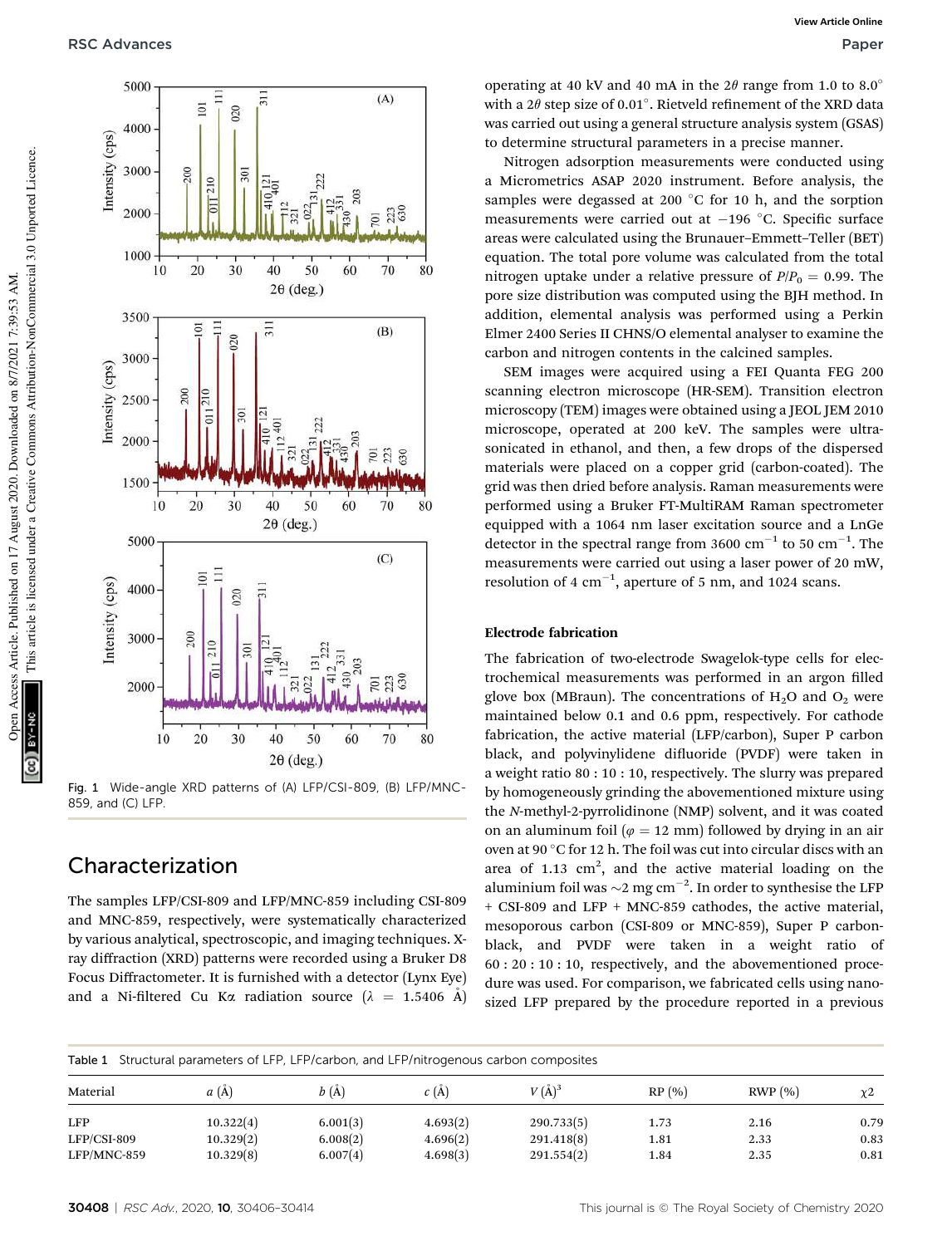study.<sup>14</sup> A Li metal foil (99.9%, Alfa Aesar) was used as both the reference and counter electrode. Whatman glass microfiber (GF/D) was used as a separator. Moreover, 1 M LiPF<sub>6</sub> dissolved in a mixture of ethylene carbonate (EC) and dimethyl carbonate  $(DMC)$   $(1:1$  vol%, Sigma-Aldrich) was used as a Li<sup>+</sup> ion conducting electrolyte. After fabrication, the coin cells were maintained at room temperature for 24 h for the effective percolation of electrolyte into the electrode active materials. After this, the cells were galvanostatically charged and discharged in the voltage window of 2.5–4.2 V *versus* Li<sup>+</sup>/Li at room temperature using an Arbin battery testing system (Model BT2000, USA). Cyclic voltammograms (CV) were obtained using an Autolab instrument in the potential range of  $2.5-4.2$  V  $vs.$  Li<sup>+</sup>/Li at various scan rates (from 0.1 to 0.6 mV  $s^{-1}$ ). Electrochemical impedance spectroscopy (EIS) measurements were carried out using a Bio-logic VSP instrument.

## Results and discussion

#### Structure and morphology

Fig. 1 depicts the wide-angle XRD patterns of the mesoporous LFP/CSI-809 and LFP/MNC-859 composites. All the reflections of both samples could be indexed to those of olivine-structured  $LiFePO<sub>4</sub>$  (JCPDS file number 89-6192) with the space group *Pnma*. Moreover, no impurity phases of iron phosphides or  $LiPO<sub>4</sub>$  could be detected; this indicated the formation of wellcrystallized single-phase electrode materials free from anti-site defects.<sup>19</sup> This was also affirmed by Rietveld refinement profiles (ESI Fig.  $S1\ddagger$ ),<sup>20,21</sup> and the structural parameters including the acceptable  $'R'$  values obtained from the refinement of the LiFePO<sub>4</sub>/carbon composites are listed in Table 1. Furthermore, the low-angle diffraction pattern (Fig. 2B) of the calcined LFP/MNC-859 composite showed a sharp peak around  $2\theta = 1.02^{\circ}$ , suggesting the presence of a long-range ordered 3Dcubic mesostructure. There is a clear shift in the position of the 211 reflection peak for the LFP/MNC-859 composite as compared to that of the MNC-859 template, indicating the filling of mesopores during the impregnation process. A similar shifting of the peak to lower angles was also noticed in the case of the LFP/CSI-809 composite (see Fig. 2A).

Fig. 3 shows the typical  $N_2$  sorption isotherms and the corresponding BJH pore size distribution curves of the mesoporous LiFePO4/C composite. Textural properties of the LFP/C composites are provided in Table 1. The adsorption isotherm of the LFP/CSI-809 composite is a typical type-IV isotherm with an H1-type hysteresis loop, which is a prominent feature of mesoporous materials. The BET surface areas computed from the nitrogen desorption isotherms of the LFP/CSI-809 and LFP/ MNC-859 composites are 127 and 77  $m^2$   $g^{-1}$ , respectively. The larger specific surface area of the LFP/carbon composite can be attributed to the mesoporous carbon support left in the sample

 $(A)$ 



dV/dlog(D) (a.u.) Volume Adsorbed (a.u.)  $10 \t15$  $\Omega$  $\overline{5}$  $D$ (nm) a)  $b)$  $0.4$  $0.6$  $0.8$  $0.2$  $0.0$ 1.0  $P/P$ (B dV/dlog(D) (a.u.) Volume adsorbed (a.u.)  $10$ 5  $D(nm)$  $\mathbf{c}$ d)  $0.0$  $0.2$  $0.4$ 0.6  $0.8$ 1.0  $P/P_0$ 

Fig. 2 Low-angle XRD patterns of mesoporous pristine carbon (A) and nitrogenous carbon (B): (a) CSI-809, (b) LFP/CSI-809, (c) MNC-859, and (d) LFP/MNC-859.

Fig. 3  $\,$  N<sub>2</sub> adsorption–desorption isotherms of pristine OMC (A) and nitrogenous carbon (B): (a) CSI-809, (b) LFP/CSI-809, (c) MNC-859, and (d) LFP/MNC-859.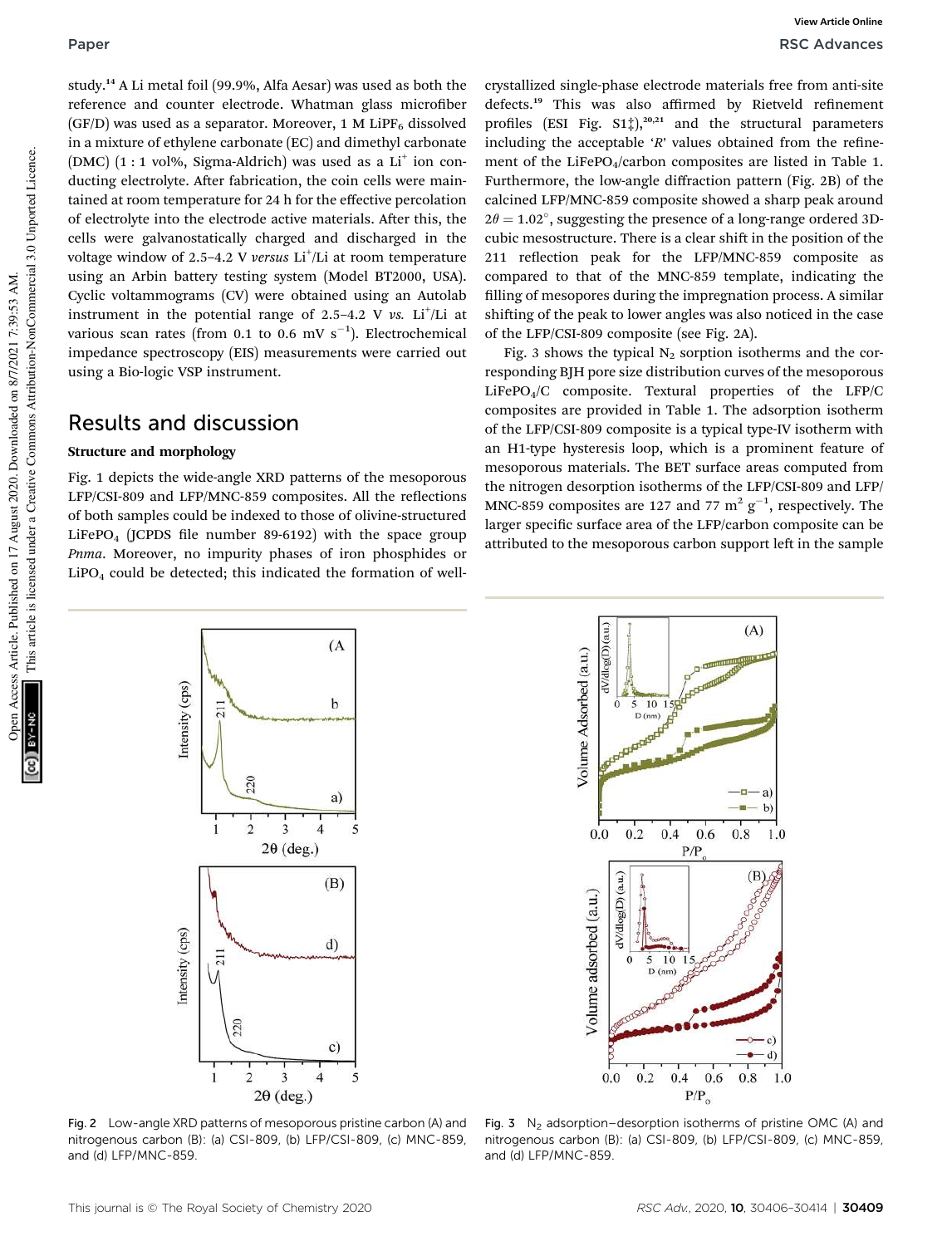

Fig. 4 Raman spectra of pristine OMC (A) and nitrogenous carbon (B): (a) CSI-809, (b) LFP/CSI-809, (c) MNC-859, and (d) LFP/MNC-859.

after calcination under an inert atmosphere.<sup>22</sup> Therefore, the 3D cubic structure of the mesoporous carbon composite would promote the facile penetration of electrolyte and hence lead to high electrolyte-electrode interface area.<sup>23</sup>

The typical Raman spectra of LFP/carbon composites are shown in Fig. 4. The two intense Raman bands (D-band and Gband) can be deconvoluted into four Lorentzian bands (D1, D2, D4, and G) and a Gaussian band (D3). The G-band at around 1595  $\mathrm{cm}^{-1}$  is generally related to the optically allowed  $\mathrm{E_{2g}}$  mode of crystalline graphite, and the D1-band (symmetry:  $A_{1g}$ ) is usually associated with the disordered graphitic lattice vibration mode.<sup>24,25</sup> There is a distinct shift in the position of the D1 band  $(1307 \text{ cm}^{-1}$  and 1296  $\text{cm}^{-1}$  in the cases of the LFP/MNC-859 and LFP/CSI-809 composites, respectively); this clearly indicates that nitrogen is doped into the mesoporous carbon matrix in the case of the LFP/MNC-859 composite. However, the D2 band, which emerged as a shoulder on the G-band for both the composites, represented a highly defective graphitic lattice mode ( $E_{2g}$  symmetry). The wide D3 band ( $\sim$ 1490 cm<sup>-1</sup>) mainly arises from the amorphous carbon fraction primarily contributed by the pore walls of mesoporous CSI-809 or MNC-859 carbon present in the LFP/carbon composite. The D4 band for both mesoporous CSI-809 and MNC-859 carbon can be attributed to diamond-like carbon (DLC) with short-range vibrations resulting from the substantial fraction of  $sp^3$  carbon (Table 2). $^{26}$ 

Further, it can be seen from this table that the ratio of the integrated area of the D1-band and G-band is lower for LFP/

Table 2 Textural and spectral properties of mesoporous pristine and nitrogenous carbon, LEP, and LFP/carbon and LFP/nitrogenous carbon composites

|                 | <b>BET</b>                      |                       |                                      | FT-Raman |                              |      |
|-----------------|---------------------------------|-----------------------|--------------------------------------|----------|------------------------------|------|
| Material        | $S_{\rm BET}$<br>$(m^2 g^{-1})$ | $D_{\rm BIH}$<br>(nm) | $V_{\rm p}$<br>$\rm (cm^3 \ g^{-1})$ | G        | D<br>$(cm^{-1})$ $(cm^{-1})$ | D1/G |
| <b>CSI-809</b>  | 1168                            | 3.80                  | 1.22                                 | 1594     | 1296                         | 3.05 |
| <b>MNC-859</b>  | 512                             | 3.88                  | 1.24                                 | 1597     | 1308                         | 2.42 |
| <b>LEP</b>      | 9                               |                       |                                      |          |                              |      |
| LFP/CSI-809     | 127                             | 3.77                  | 0.09                                 | 1596     | 1296                         | 2.91 |
| LFP/MNC-<br>859 | 77                              | 3.81                  | 0.11                                 | 1595     | 1307                         | 2.31 |

MNC-859 indicating a uniform coating of large domains of graphene on the surface. The porous morphology of the LFP/ CSI-809 and LFP/MNC-859 samples could be easily visualized from the SEM monographs (see Fig. 5A and B). To further analyse the fine microstructure of the mesoporous composites, high-resolution TEM analysis was employed. It can be clearly observed that the LiFePO<sub>4</sub> nanoparticles ( $\sim$ 4 nm) are embedded in the channels of the mesoporous 3D nitrogenous carbon matrix (see Fig. 5F). The selected-area electron diffraction (SAED) patterns of the LFP/CSI-809 and LFP/MNC-859 samples (inset of Fig. 5E and F) show a typical bright spot mainly attributed to crystalline LiFePO<sub>4</sub>.<sup>27</sup> It was anticipated that the 3D cubic mesoporous framework of the LFP/carbon composite could substantially allow the electrolyte to penetrate into the embedded LiFePO<sub>4</sub> nanoparticles (see Scheme 1).

#### Electrochemical testing

To evaluate the primary electrochemical behaviours of porous LFP/CSI-809 and LFP/MNC-859 electrodes, we obtained the corresponding cyclic voltammograms in the potential range of 2.5-4.2 V vs. Li<sup>+</sup>/Li using the Swagelok cells (Fig. 6). The *CV* curves of both electrodes show only one pair of cathodic/anodic peak at 3.3 and 3.6 V vs. Li<sup>+</sup>/Li, which was attributed to the intercalation/deintercalation of Li-ions in the LFP-based cathodes. The higher peak current in the case of the LFP/MNC-859 composite clearly depicts enhancement in the electronic conductivity caused by the nitrogenous carbon matrix. In the case of the LFP/CSI-809 composite (Fig. 6A), the anodic peak currents are relatively higher than the corresponding cathodic peak currents at higher scan rates; this clearly indicates that the Li-ion deintercalation process is facile as compared to the intercalation process. Fig. 6B shows a shift in the peak position towards a higher potential with the increasing scan rate for the LFP/MNC-859 composite. At a high scan rate of 0.6 mV  $s^{-1}$ , the sharp redox peaks were still maintained during the entire deintercalation/intercalation process for both the electrodes. As the entire Li<sup>+</sup> intercalation/deintercalation process was found to proceed through diffusion, the Li-ion diffusion paths in the electrodes were presumed to be semi-infinite diffusion paths.<sup>28</sup> For comparison, the cyclic voltammograms of physical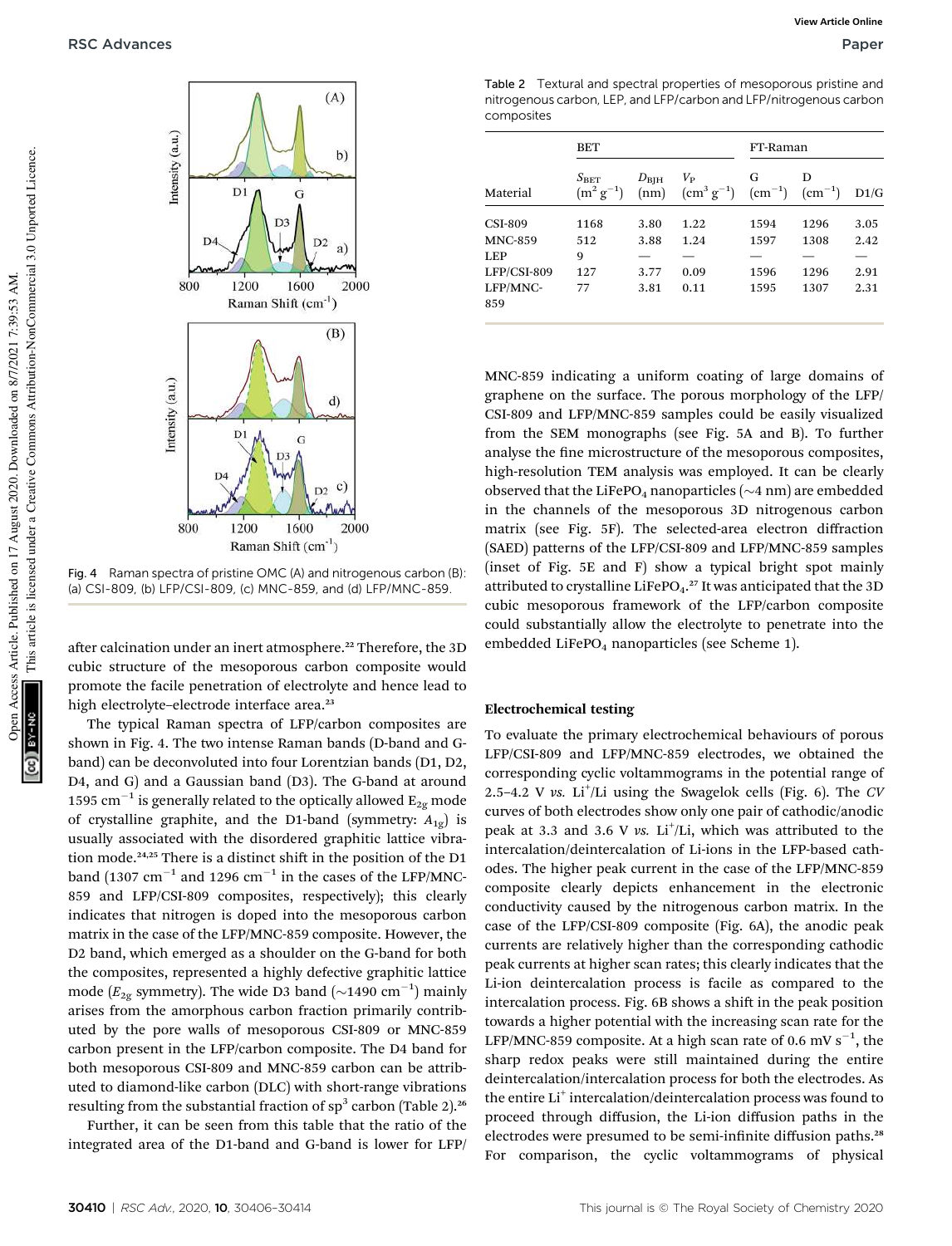

Fig. 5 FE-SEM images of LFP/CSI-809 (A) and LFP/MNC-859 (B) and HR-TEM images of CSI-809 (C), MNC-859 (D), LFP/CSI-809 (E), and LFP/MNC-859 (F). Insets: SAED patterns.

mixtures, *viz.*, LFP + CMK-8 and LFP + MNC-81, at different scan rates are presented in the ESI Fig. S2.‡

The Li-ion diffusion coefficient  $(D_{\text{Li}^+})$  was evaluated according to the following classical Randles–Sevcik equation:

$$
i_{\rm p} = 2.69 \times 10^5 n^{3/2} A C_0 D_0^{1/2} \nu^{1/2}
$$
 (1)

where *n* is the number of electrons transferred in the redox reaction ( $n = 1$  for LiFePO<sub>4</sub>), *A* is the electrode surface area equivalent to one-third of the BET surface area  $(\text{cm}^2)$ ,  $C_0$  is the concentration of the active material (mol  $cm^{-3}$ ),  $D_0$  is the diffusion coefficient (cm $^2$  s $^{-1}$ ), and  $\nu$  is the potential scan rate (V s<sup>-1</sup>). The computed cathodic and anodic Li-ion diffusion coefficients of the LFP/MNC-859 composite are  $1.4 \times 10^{-11}$  and 2.1  $\times$  10<sup>-12</sup> cm<sup>2</sup> s<sup>-1</sup>, respectively. In case of the LFP/CSI-809 composite, the corresponding values are  $4.6 \times 10^{-13}$  and 1.4  $\times$  10<sup>-12</sup> cm<sup>2</sup> s<sup>-1</sup> (see Table 3). These values are in good agreement with the values previously reported in the literature.<sup>29</sup> Note that the Li-ion diffusion coefficient of pure LFP is around  $1.8 \times 10^{-18}$  cm<sup>2</sup> s<sup>-1</sup>. Hence, the  $D_{Li^+}$  of the LFP/MNC-859 composite is around six orders of magnitude greater than that of pure LFP.



Fig. 6 Cyclic voltammograms of (A) LFP/CSI-809 and (B) LFP/MNC-859 at different scan rates. Insets: relationship between the peak currents and  $v^{1/2}$  at various scan rates.

In order to study the specific capacity of the LFP/C composite cathodes, we carried out galvanostatic charging and discharging experiments of the cells at 0.1C rate in the potential window of 2.7-4.0 V vs. Li<sup>+</sup>/Li, as shown in Fig. 7. Both the LFP/MNC-859 and LFP/CSI-809 electrodes showed flat voltage plateaus in the 3.4–3.5 V range, indicating a two-phase reaction, and delivered

Table 3 Electrochemical parameters of the LEP and LFP/carbon and LFP/nitrogenous carbon composites

|                 |                  | $D_{\text{Li}^+}$ (cm <sup>2</sup> s <sup>-1</sup> ) |                       |                       |  |
|-----------------|------------------|------------------------------------------------------|-----------------------|-----------------------|--|
| Material        | $R_{CT}(\Omega)$ | Cathodic <sup><math>a</math></sup>                   | Anodic <sup>a</sup>   | Impedance             |  |
| $LEP^b$         | 1089             |                                                      |                       | $6.9 \times 10^{-18}$ |  |
| $LFP/CSI-809$   | 232              | $4.6 \times 10^{-13}$                                | $1.4 \times 10^{-12}$ | $9.6\times10^{-15}$   |  |
| LFP/MNC-859     | 211              | $1.4\times10^{-11}$                                  | $2.1 \times 10^{-12}$ | $4.3\times10^{-14}$   |  |
| $LFP + CSI-809$ | 653              | $9.5 \times 10^{-17}$                                | $1.6 \times 10^{-16}$ | $7.2\times10^{-16}$   |  |
| $LFP + MNC-859$ | 512              | $7.9 \times 10^{-17}$                                | $5.8 \times 10^{-16}$ | $1.1\times10^{-15}$   |  |

*a* From cyclic voltammogram studies. *<sup>b</sup>* Values taken from ref. 14 for comparison purpose.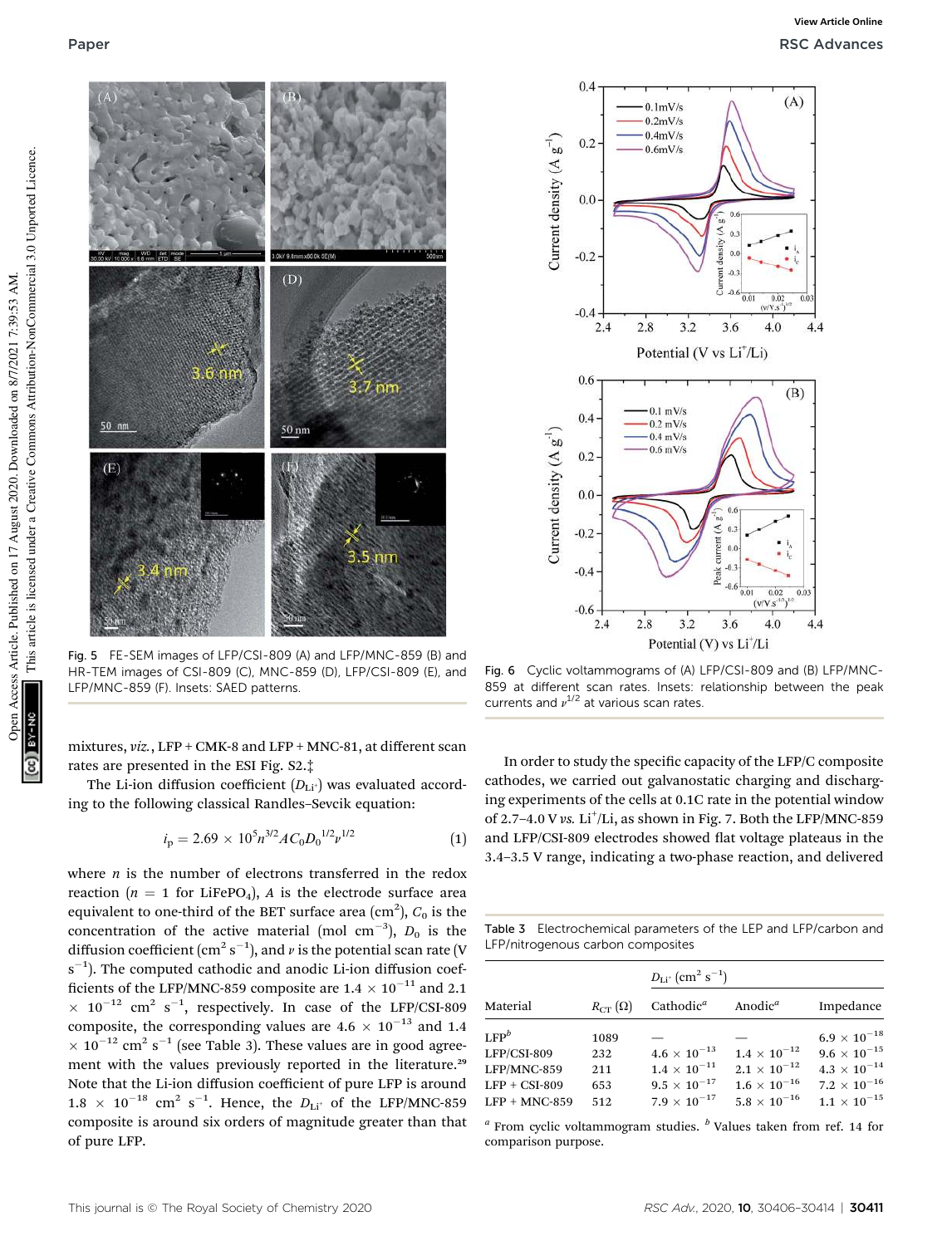

Fig. 7 Galvanostatic charge–discharge profiles obtained at 0.1C rate for mesoporous LFP/MNC-859, LFP/CSI-809, LFP + MNC-859, LFP + CSI-809, and LFP.

the first discharge capacities of 132.3 mA h  $g^{-1}$  and 117.7 mA h  $g^{-1}$  at 0.1C, respectively. Furthermore, the observed polarization difference between the charge and the discharge plateaus for both the cathode materials is highly consistent with the cyclic voltammogram results. The LFP/CSI-809 cathode material has high polarization difference than that of the LFP/ MNC-859 cathode material because of the low electronic conductivity of CSI-809 as compared to that of the MNC-859 carbon matrix. As depicted in Fig. 7, the reversible discharge capacities of 106.5 mA h  $g^{-1}$  and 110.8 mA h  $g^{-1}$  were delivered by the LFP + CMK-8 and LFP + MNC-81 electrodes, respectively.

For the LFP/MNC-859 composite, the obtained discharge capacities were 132.3, 124.7, 119.7, 111.1, 95.8, and 82.3 mA h  $g^{-1}$  at 0.1, 0.5, 1, 2, 3, and 5C, respectively (Fig. 8). The discharge capacities for the LFP/CSI-809 composites were 117.7, 105.8, 92.3, 80.3, 73.1, and 66.7 mA  $h\,g^{-1}$  at 0.1, 0.5, 1, 2, 3, and 5C, respectively. Moreover, when a lower C-rate (0.1C) was applied, the LFP/MNC-859 electrode could retrieve 98% of its initial discharge capacity. This clearly indicates that the

carbonaceous 3D network of the LFP/MNC-859 composite can handle the interfacial volume strain associated with the Li-ion de-intercalation/intercalation process during charge–discharge.

In addition, we fabricated the LFP/MNC-859 composite without Super P carbon black and performed galvanostatic charging and discharging experiments at 0.1C rate, as shown in the ESI Fig. S3.‡ Moreover, the observed polarization difference between the charge and the discharge plateaus for the cathode material was large when the conductive additive (Super P carbon black) was not added during fabrication. These results also indicate that the addition of Super P plays an important and positive role in ameliorating the electrochemical performance by enhancing the electronic conductivity of the LFP/ MNC-859 composite. The enhanced capacity of the LFP/MNC-859 composite fabricated using Super-P carbon black is mainly ascribed to the reversible redox reaction between the Liions of the electrolyte and the conductive electrode–electrolyte interface formed by the combination of Super P and the residual nitrogenous mesoporous carbon.

To examine the electrochemical cycling stability of the electrodes, we selected two nominal C-rates, *viz.*, 0.1C and 1C. A reversible capacity of 129.1 mA h  $g^{-1}$  was achieved (see inset of Fig. 8) at 0.1C rate even after 50 cycles, implying good cycling stability and reversibility of the LFP/MNC-859 electrode. The LFP/MNC-859 cathode exhibited a discharge capacity of 116.2 mA h  $g^{-1}$  at 1C after 100 cycles with an excellent capacity retention of 97.1% and high coulombic efficiency, as depicted in Fig. 9. For the LFP/CSI-809 cathode, a discharge capacity of 88.5 mA h  $g^{-1}$  was obtained after 100 cycles at 1C rate, and it still had a nominal (4.1%) capacity fading. It is evident that the LFP/MNC-859 cathode was stable during cycling performance tests at various C-rates, whereas the LFP/CSI-809 electrode exhibited gradual capacity fading. The improved cycling performance of the LIP-MNC-859 cathode is because the mesoporous structure originated from the nitrogenous carbon matrix of MNC-859 furnished enough 3D channels for facile Li<sup>+</sup> ion transport.

150  $0.1C$  $0.1C$ Discharge Capacity (mAh  $g'$ )  $0.5C$ 120 90  $0.1C$  $(mAh<sub>s</sub>$ 60 Capacity 30 LFP/CSI-809  $\frac{1}{20}$  $30$  $\dot{40}$ LFP/MNC-859 Cycle Number (n)  $\sqrt{ }$ 10  $20$ 30 40 50 60 70  $\theta$ Cycle Number  $(n)$ 

Fig. 8 Rate performance of LFP/carbon. Inset: cycling stability studies (discharge capacity) of the LFP/CSI-809 and LFP/MNC-859 electrodes at the current rate of 0.1C.



Electrochemical impedance spectroscopy (EIS) experiments



Fig. 9 Cycling stability studies of the LFP/CSI-809 and LFP/MNC-859 electrodes at the current rate of 1C.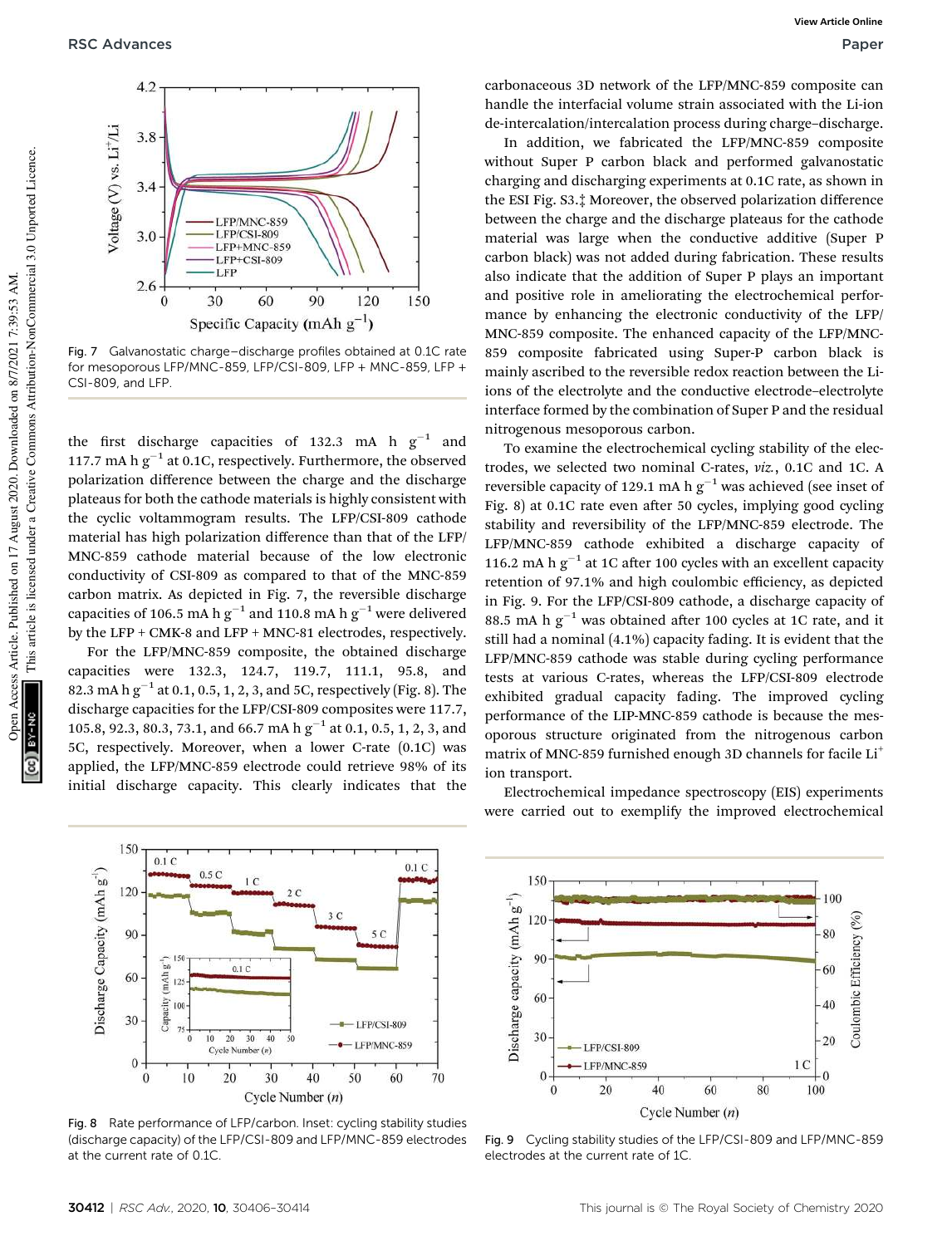

Fig. 10 Electrochemical impedance spectra (Nyquist plot) of the LFP/ CSI-809 and LFP/MNC-859 electrodes. Inset: Nyquist plots of LFP, LFP + CSI-809, and LFP + MNC-859.

performance of the LFP/MNC-859 cathode material. Fig. 10 shows the Nyquist plots for both composites, and the data were investigated based on the specified equivalent circuit.  $R_e$ denotes mainly the ohmic resistances due to electrolyte, current collector including active materials particle to particle contact resistances. The *R<sub>ct</sub>* (charge-transfer resistance) is generally associated with electrode surface reactions at the electrode/ electrolyte interface. The obtained plot consists of a depressed semicircle in the intermediate and high frequency ranges, representing the charge transfer process. The sloping straight line in the very low frequency range represents the Warburg impedance  $(Z_W)$  related to the solid-state diffusion of Li-ions into both the composites.<sup>30,31</sup> The Nyquist plot also indicated that the charge transfer resistances (intermediate frequency) of the LFP/CSI-809 and LFP/MNC-859 composites were 231.6  $\Omega$ and 194.2  $\Omega$ , respectively; this implied that the nitrogencontaining mesoporous carbon (MNC-859) matrix significantly enhanced the electronic conductivity of the composite. More specifically, the surface nitrogen present in the MNC-859 matrix could construct a conductive network over the nano-sized LFP particles embedded in the LFP/MNC-859 composite. Moreover, the obtained  $R_{\text{ct}}$  values could be well correlated to the electrochemical performance test results. The Li-ion diffusion coefficient  $(D_{Li^+})$  was computed from the Warburg impedance (low frequency) for both the composites according to the following equation:

$$
D_{\mathrm{Li^{+}}} = \frac{R^2 T^2}{2A^2 n^2 F^4 C^2 \sigma^2} \tag{2}
$$

where  $R$  is the gas constant,  $T$  is the absolute operating temperature, *A* is the surface area of the electrode, *n* is the number of electrons per molecule during the oxidation process, *F* is the Faraday's constant, *C* is the molar concentration of Liions (7.69  $\times$  10<sup>-3</sup> mol cm<sup>-3</sup>), and  $\sigma$  is the Warburg factor obtained from the slope of the plot of  $Z_{\text{real}}$  versus the reciprocal square root of angular frequencies  $(\omega^{-1/2})$ . The calculated  $D_{\rm Li}$ + values were 9.6  $\times$   $10^{-15}$  and 4.3  $\times$   $10^{-14}$   $\text{cm}^2$  s $^{-1}$  for LFP/CSI-809

and LFP/CSI-859, respectively (Table 3). The  $D_{\text{Li}^+}$  value of the LFP/MNC-859 composite is about one order of magnitude higher than that of the LFP/CSI-809 composite, which clearly manifests the enhanced mobility of Li-ions in the case of the LFP/MNC-859 composite and the superior cycling performance of this composite. The estimated Li-ion diffusion coefficients are consistent with the calculated values reported by various research groups.<sup>29,32</sup>

## Conclusions

Herein, we developed a 3D-cubic mesocomposite where the LiFePO<sup>4</sup> nanoparticles were embedded on the mesoporous nitrogenous carbon matrix by a hard template approach, and the roles of nitrogen doping and pore dimensionality of the mesoporous structure were vividly assessed. This cubic mesoporous nitrogenous carbon, *i.e.*, MNC-859, matrix acts as an electrolyte reservoir, ameliorating the electronic conductivity of the carbon matrix and subsequently cutting down the diffusion pathway for the lithium ions. This straightforward one-pot synthesis method can be employed to obtain various mesostructured cathode materials for fabricating Li-ion-based efficient energy storage devices. The favourable impacts of using cubic ordered mesoporous nitrogenous carbon materials along with unique *in situ* carbon coating strategies were unified for the development of highly electroactive 3D cubic mesostructured LiFePO<sub>4</sub>/carbon composite cathode materials for Li-ion batteries.

## Conflicts of interest

The authors declare no conflicts of interest.

## Acknowledgements

This work was supported by Australia-India Strategic Research Fund by DST under grant No. INT/AUS/P-53/2012(G), and MNRE under project no. 103/140/2008-NT. The authors would like to thank Department of Science and Technology, New Delhi, for funding NCCR, IIT-Madras under SERB (Project No. IR/S1/CU-01/2002). The authors thank Professor B. Viswanathan and Professor S. Hayami for encouragement and support; Professor U. V. Varadaraju for fruitful discussion. The initiative and support of Dr G. S. K. Kannangara and Dr A. Milev, in early stages of the project, is gratefully acknowledged. Thanks are also due to CSIR for SRF (TVRM) and IITM for IPDF (RPR).

### References

- 1 A. K. Padhi, K. S. Nanjundaswamy and J. B. Goodenough, *J. Electrochem. Soc.*, 1997, 144, 1188–1194.
- 2 H. L. Zhang, H. B. Zhao, M. A. Khan, W. W. Zou, J. Q. Xu, L. Zhang and J. J. Zhang, *J. Mater. Chem. A*, 2018, 6, 20564– 20620.
- 3 M. Gaberscek, R. Dominko, M. Bele, M. Remskar, D. Hanzel and J. Jamnik, *Solid State Ionics*, 2005, 176, 1801–1805.

This article is licensed under a Creative Commons Attribution-NonCommercial 3.0 Unported Licence.